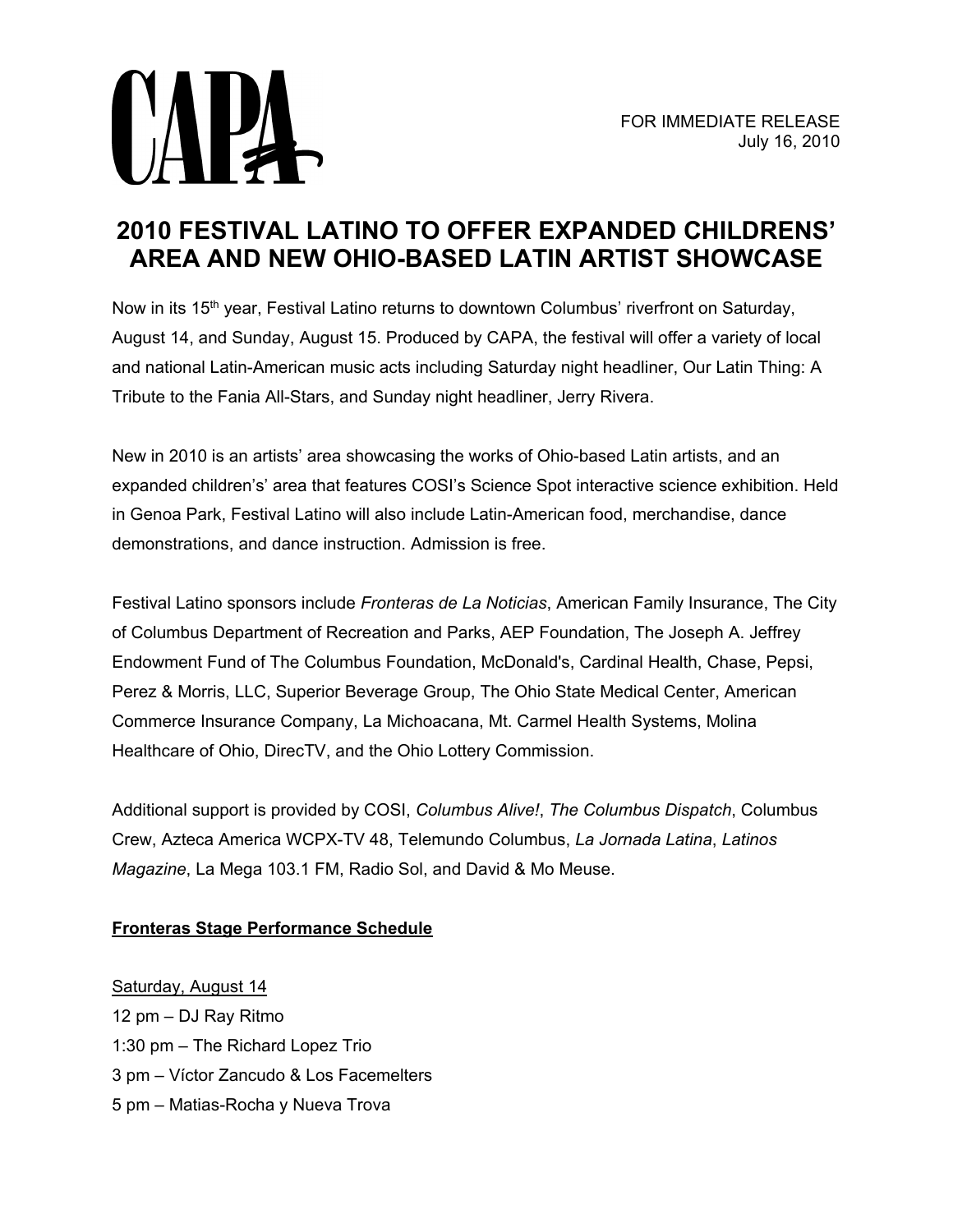#### 6:30 pm – Our Latin Thing: A Tribute to the Fania All-Stars

# Sunday, August 15

12 pm – DJ Alekz 1:30 pm – Veto featuring DJ Cale 3 pm – Unidad De Michoacan 5 pm – Grupo Fuego 6:30 pm – Jerry Rivera

#### **Artist Biographies**

#### **DJ Ray Ritmo**

Join DJ Ray Ritmo, one of Columbus' most well known DJs, as he spins the hottest Latin music including bachata, merengue, salsa, cumbia, and reggaeton.

#### **Grupo Fuego**

Grupo Fuego performs tropical music full of hot rhythms combined with cool melodies to the sounds of merengue, reggaeton, bachata, salsa, and balada. [www.grupofuego.com](http://www.grupofuego.com/) 

#### **Jerry Rivera**

Grammy and Latin Grammy Award-nominated Jerry Rivera is a world-renowned Puerto Rican salsa singer, recording more than 15 albums since beginning his career at age 14 as "El Bebé de la Salsa" (the baby of salsa). [www.jerryrivera.com](http://www.jerryrivera.com/)

#### **Matias-Rocha y Nueva Trova**

Matias-Rocha y Nueva Trova is an amalgamation of traditional Latin-American folk with a tinge of jazz, influenced by the great trovadores of our time.

[www.myspace.com/matiasrochaynuevatrova](http://www.myspace.com/matiasrochaynuevatrova)

#### **Our Latin Thing: A Tribute to the Fania All-Stars**

On August 26th, 1971, at New York's Cheetah Nightclub, the legendary label Fania presented an ensemble of its best artists—the Fania All-Stars—and billed the show as "Our Latin Thing." In the following decades, the original Fania All-Stars, including Tito Puente, Eddie Palmieri, Ricardo Ray, and Bobby Cruz, became the ambassadors of Latin music around the world. In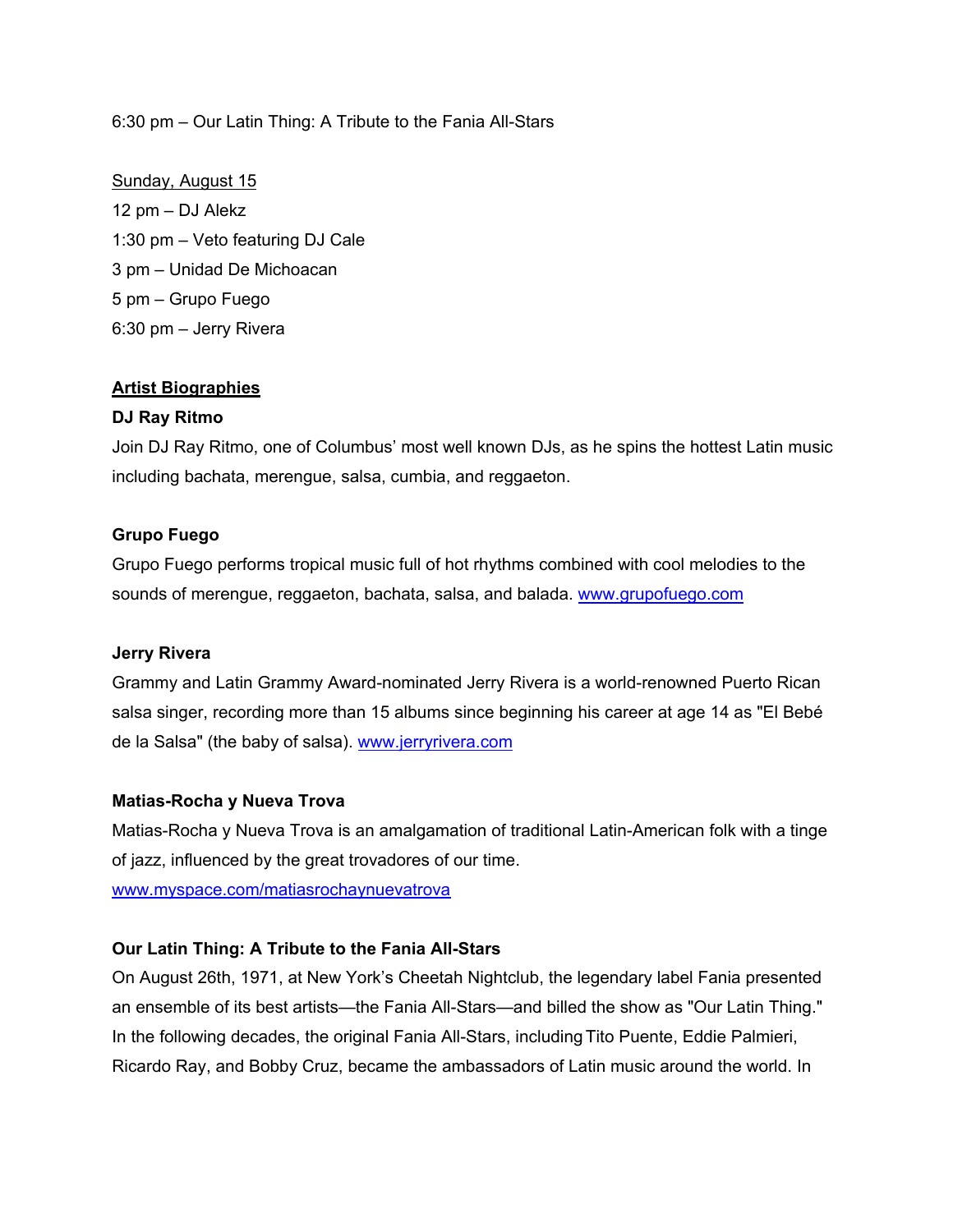2010, Our Latin Thing: A Tribute to the Fania All-Stars performs a tribute of the top hits of this legendary group with 17 of the best singers and musicians from New York's top young bands.

### **The Richard Lopez Trio**

Versatile pianist Richard Lopez is a noted jazz and classical performer. Together with two colleagues playing bass and drums, Lopez performs an eclectic style of Latin jazz as The Richard Lopez Trio.

## **Unidad De Michoacan**

Norteño band Unidad De Michoacan has released debut CD *Borracho, Siempre Borracho*, and received significant airplay for its first single, "Catorce Testigos," throughout the US and Mexico.

## **Veto featuring DJ Cale**

Leandro Manzueta Zalazar, known in the artistic world as Veto, is a reggaeton singer/songwriter who grew up in the Dominican Republic and Puerto Rico and will be performing with friend and mentor DJ Cale.

## **Víctor Zancudo & Los Facemelters**

This band mixes traditional Afro-Latin rhythms with modern Latin pop, rock, reggaeton, and cumbia to create their signature sultry mixes and supernatural sounds.

#### **Dance Plaza**

#### Saturday, August 14

1-1:30 pm – Salsa Underground Dance Academy will hold a short salsa demonstration followed by free instruction in this popular Latin dance. www.salsaunderground.net

2:30-3 pm - MÁS y Mambo, a Columbus-based dance company focusing on Afro-Caribbean dance and body movement, will offer free salsa instruction to festival-goers. [www.masymambo.com](http://www.masymambo.com/) 

4:15-5 pm - Dayton-area dance company Grupo Caribe will hold a demonstration of their specialty, the dances of Puerto Rico.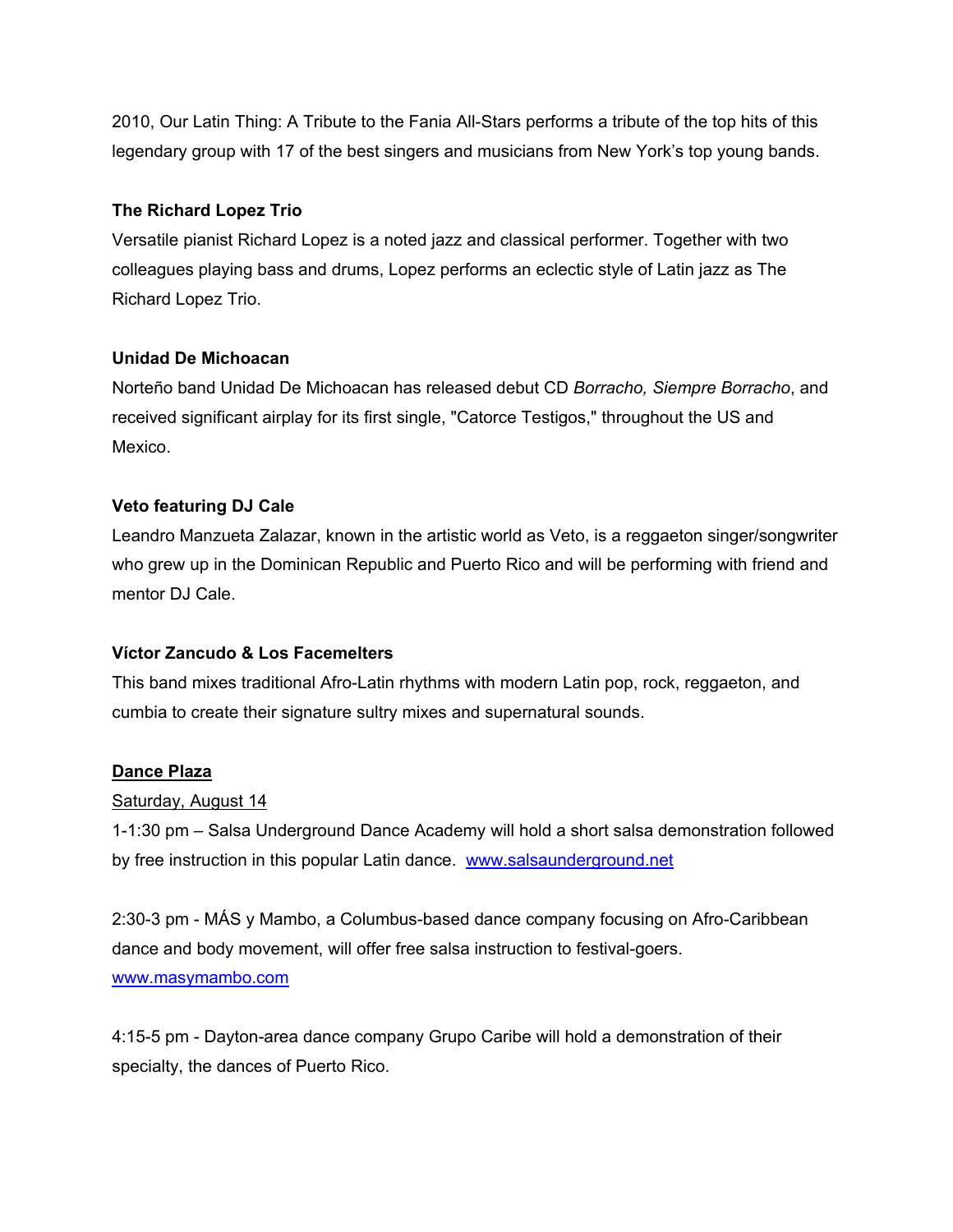6-6:30 pm – Toledo-based dance company El Corazon de Mexico Ballet Folklorico will demonstrate the beauty and charm of traditional Mexican dances. [www.elcorazondemexicodance.com](http://www.elcorazondemexicodance.com/) 

#### Sunday, August 15

1-1:30 pm - Salsa OSU's Club Tropical will perform two different variations of salsa followed by a brief, free salsa lesson for dance-minded festival goers. Visit their website at: [www.salsaosu.webs.com](http://www.salsaosu.webs.com/)

 $2:15-3$  pm – Learn about traditional Latin dress in a live runway show featuring adults and children dressed in a variety of cultural clothing items.

4:15-5 pm – Columbus Crew players will hold a free children's soccer clinic and sign autographs for fans. [www.thecrew.com](http://www.thecrew.com/) 

6-6:30 pm – Toledo-based dance company El Corazon de Mexico Ballet Folklorico will demonstrate the beauty and charm of traditional Mexican dances. [www.elcorazondemexicodance.com](http://www.elcorazondemexicodance.com/) 

#### **American Family Insurance Children's Area**

Saturday & Sunday, 12 pm  $-6$  pm daily, no charge for activities

CAPA has partnered with COSI to expand the Children's Area. The 2010 festival will feature COSI's **Science Spot** traveling science exhibition which gives families the opportunity to play, explore, and learn about science together. Science Spot's hands-on kiosks feature activities to help families learn about basic science concepts, including force and motion, structures, magnetism, gadgets, and more. www.cosi.org

Additional children's activities will include:

**Mexican Flowers** – Big, beautiful flowers are used in Mexico to decorate on days of celebration. Join the members of Organización de Damas Latinas as they help children create these colorful decorations.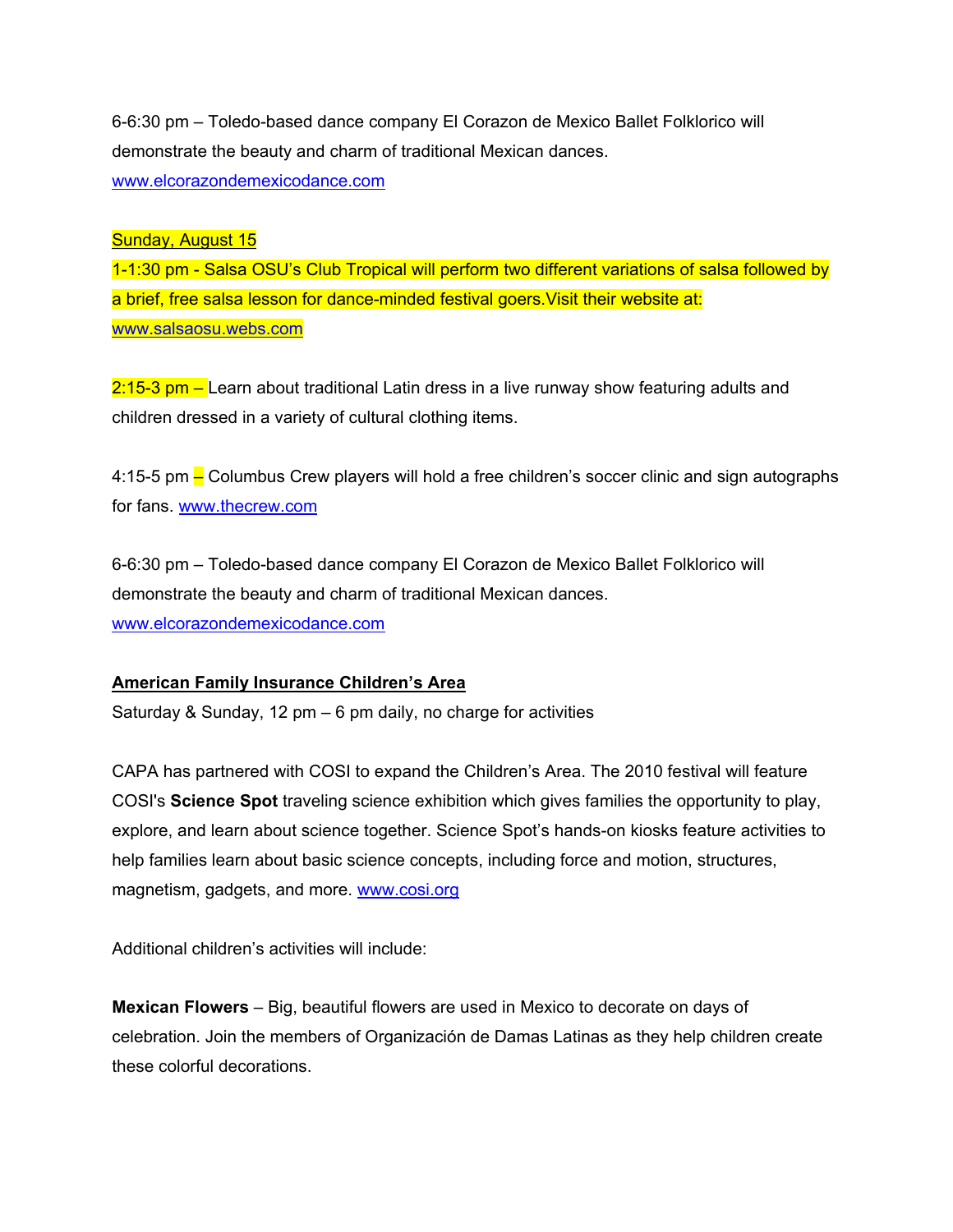#### **Artists' Showcase**

New to Festival Latino in 2010, Ohio-based Latin artists will display and sell their cultural artwork in the Artists' Showcase area. Featured artists will be:

**Santiago Pablo** – Several works of painter Santiago Pablo are on display as murals in Columbus-area restaurants.

**Alejandro Rivera** –Cleveland-based, professional photographer Alejandro Rivera records images that will become messages from the past. http://www.alejandroriveraphoto.com/

**Rosa Rojas** – Columbus-based Rosa Rojas designs mixed media art, graphic exhibits, and jewelry.<http://www.youtube.com/watch?v=sVomBViDx40&feature=related>

## **McDonald's Community Resources Area**

The following organizations will have information available about career opportunities, job training, and education programs:

Catholic Latino Ministry—Catholic Diocese of Columbus Columbus Division of Fire Recruitment Office Columbus Division of Police Homes on the Hill CDC Ohio Housing Finance Agency Treasurer of State, Kevin L. Boyce

#### **AEP Foundation Health & Wellness Area**

The following organizations will offer health screenings and bilingual information on health and social services:

Central Ohio Diabetes Association Child Development Council of Franklin County Head Start Columbus Housing Partnership Lifeline of Ohio US Department of Labor—OSHA Whitefields of America Inc.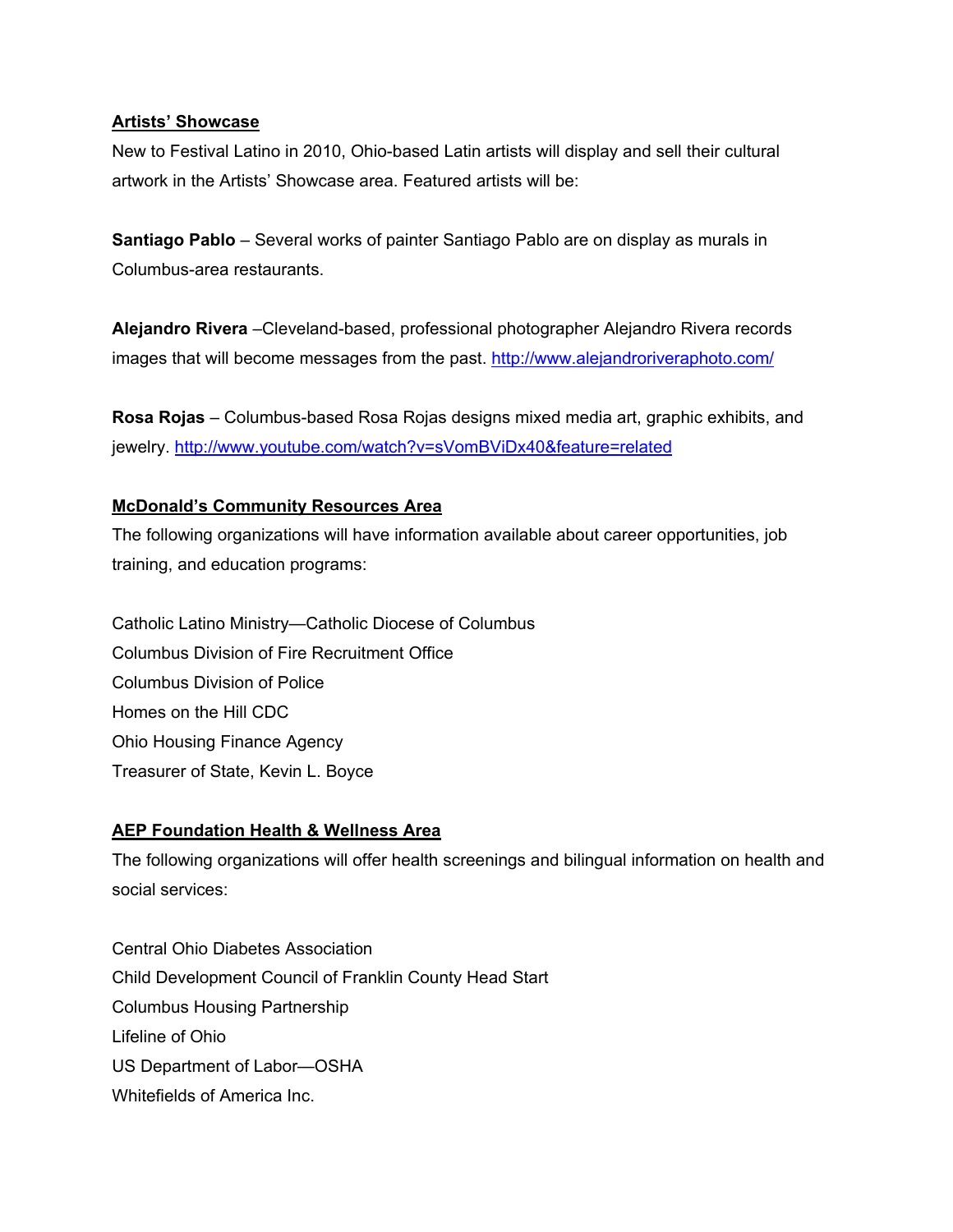## **Food Vendors**

Festival Latino will offer a variety of cuisine from Latin America and beyond. Vendors include:

Azteca Catering (Mexican fare) Casa Sazon (Latin deli) D's Dogs (hot dogs) El Manantial Latino (Colombian fare) El Pilon (Puerto Rican fare) I Cee Rainbows (Italian ice) Krazy Kettle Corn Late Night Slice (Latin pizza) Panaderia Oaxaquena (tacos, burritos, tortas, fruit) Paradise Lemon & Lime (lemonade) R 'n' R Concessions (Puerto Rican fare) Rapicci's Italian Ice Sanders Concession (corn dogs, funnel cakes, elephant ears) Tropical Fruit Juices

Dos Equis Amber and Dos Equis Lager have been added to the beverages being served this year.

## **Marketplace**

The Festival Latino marketplace will include jewelry, arts, crafts, and other traditional items from Latin America and the Caribbean. Vendors include:

Acapulco Crafts (jewelry, clothing) Baraka Jewelry (jewelry, clothing, purses) Deportes Mexico (sports items) E Blinky (novelties) Ecuador Crafts (Ecuadorian craft items) Henna Art (temporary body art) La Nirra Sterling Silver (sterling silver jewelry) Latin Souvenirs (flags, clothing)